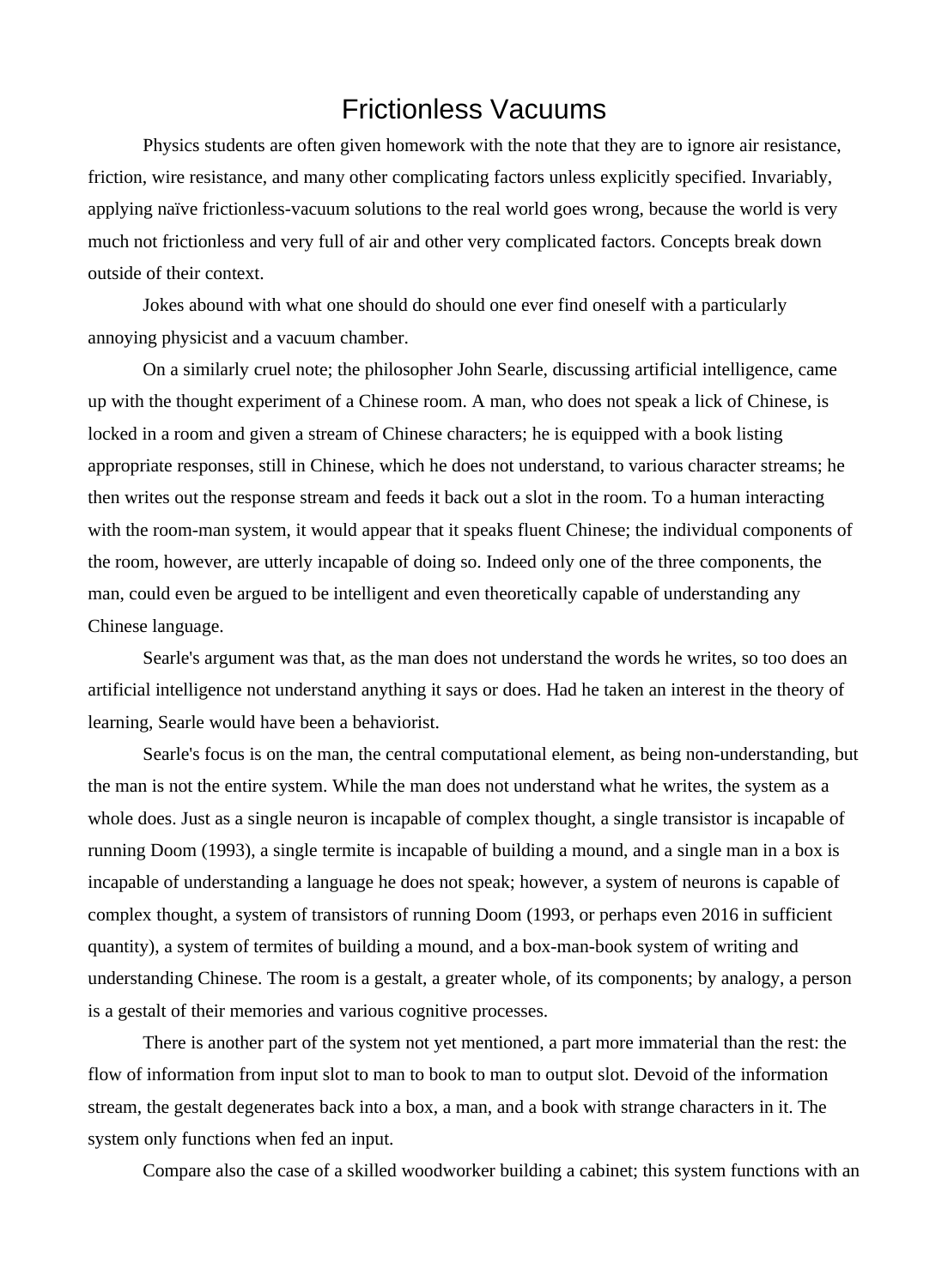input of wood and screws, which the woodworker transforms into an output of beautiful cabinetry. The woodworker, deprived of wood or screws, is unable to perform their function; similarly, the wood and screws, deprived of a woodworker, are unable to be transformed into beautiful cabinetry. The inputs, processes of transformation, and outputs, are all interdependent.

In both the aforementioned examples, the process of cognition - conversation in a foreign language or woodworking - is tied deeply to the act of performing it; it is not such a mental leap to imagine such circular dependencies in all processes of cognition. The process of knowing how to do something is inseparable from doing the thing itself, a concept called situated cognition.

Our interpretation of the room metaphor differs from Searle's; Searle's behaviorism-alike position cares little about the transformation of input to output, situated cognition does.

Situated cognition, as the latter half of the name implies, is all about about the process of cognition; to elaborate, situated cognition has the concept of a perception-action cycle, consisting of a being perceiving affordances and then possibly acting on them. The being bases their actions on their intent - goals - and on the current situation's (in)variance - how similar or different it is - from another situation they have been a part of. When a group of beings with highly invariant intent - similar goals and act upon their affordances to reach their intent together, they are considered to have formed a "community of practice"; within the superset of all communities of practice are the notable subsets of the set of all professions and the set of all hobbies, but more fundamental communities of practice also exist, such as the community of all humans who are currently alive and want to stay that way.

As situated cognition focuses on learning through doing, a classroom implementing the theory must focus on teaching though doing. Situated cognition has the concept of "legitimate peripheral participation", which is the concept that a newcomer to a practice first participates in low-risk lowstakes tasks, moving up to higher-risk and higher-stakes tasks as they become more experienced and move closer to the center of the community of their practice. To teach, an instructor will introduce the practice and the community, an overview and pertinent details, and start the students on simple peripheral tasks.

We shall study the example case of an introductory computer programming course, prerequiring an elementary education in mathematics and basic computer skills.

In such a course, a student would be introduced to, in order, what it means to program a computer, primitive forms of computation, program flow, and variables. To note, the former two - what it means to program, and primitive computation - are far more foundational than the rest of the course and may be considered implicit in the course, its requirements, and modern life as a whole.

The students would first be taught about what it means to program a computer, to command it and make it do their bidding, and primitive computation, basic calculators and the like. A student would be already familiar with a four-function calculator, but the teacher would wrap their minds